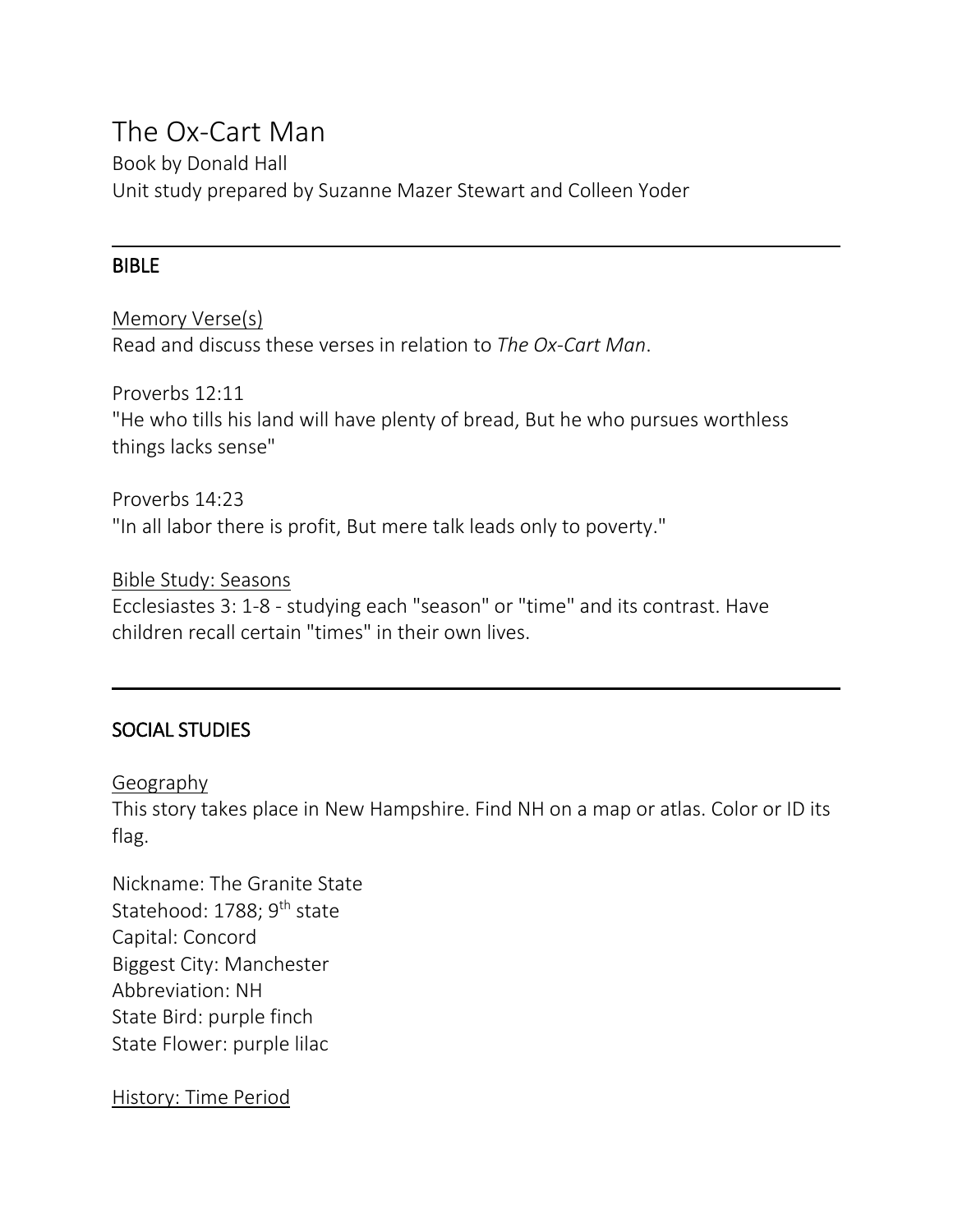This story is set in the early 1800s. Discuss the things that are the same, and the things that are different. Consider making a "Then and Now" chart to compare the 1800s with the time we live in today.

## Other Topics for Exploration

There are several historical "trades" that could be explored: blacksmithing (the source of the kettle), harness making, candle making, spinning and weaving, etc. (We made a simple cardboard loom and wove with yarn.) The girls also did some research into samplers and needlework. Another area to explore, especially of interest to my girls, is hearth cooking. (We even found a recipe book in our library that included many recipes for foods we eat now, with directions to make them over a hearth.)

Allow your older student to choose some colonial trades to research-- blacksmith, cooper, tailor, whitesmith, hatter, miller, wheelwright, silversmith, tanner, cobbler, housewright, pewterer, town crier, clockmaker, cabinetmaker, barber, etc.

# LANGUAGE ARTS

# Creative Writing: Adding Details

You can get creative with this story. Give each character a name, and then take turns telling another story about your particular family member. These can be in the form of a journal or diary entry, telling a little bit about themselves and their day. (Youngest dc dictate theirs, older ones write them out.)

# Comprehension & Discussion Questions

1. How did the family survive (how were they able to buy/produce what they needed to live)?

2. Each person in the family contributed to the goods produced. Make a chart of who made what.

3. List the steps in the production of the mittens.

4. Why did the family's jobs change with the seasons? Can your student think of any jobs like that today?

5. Where did the Ox-Cart man go to buy/sell goods?

6. The Ox-Cart man's family was able to produce much of what they needed, however, they couldn't make everything; what items did the Ox-Cart man have to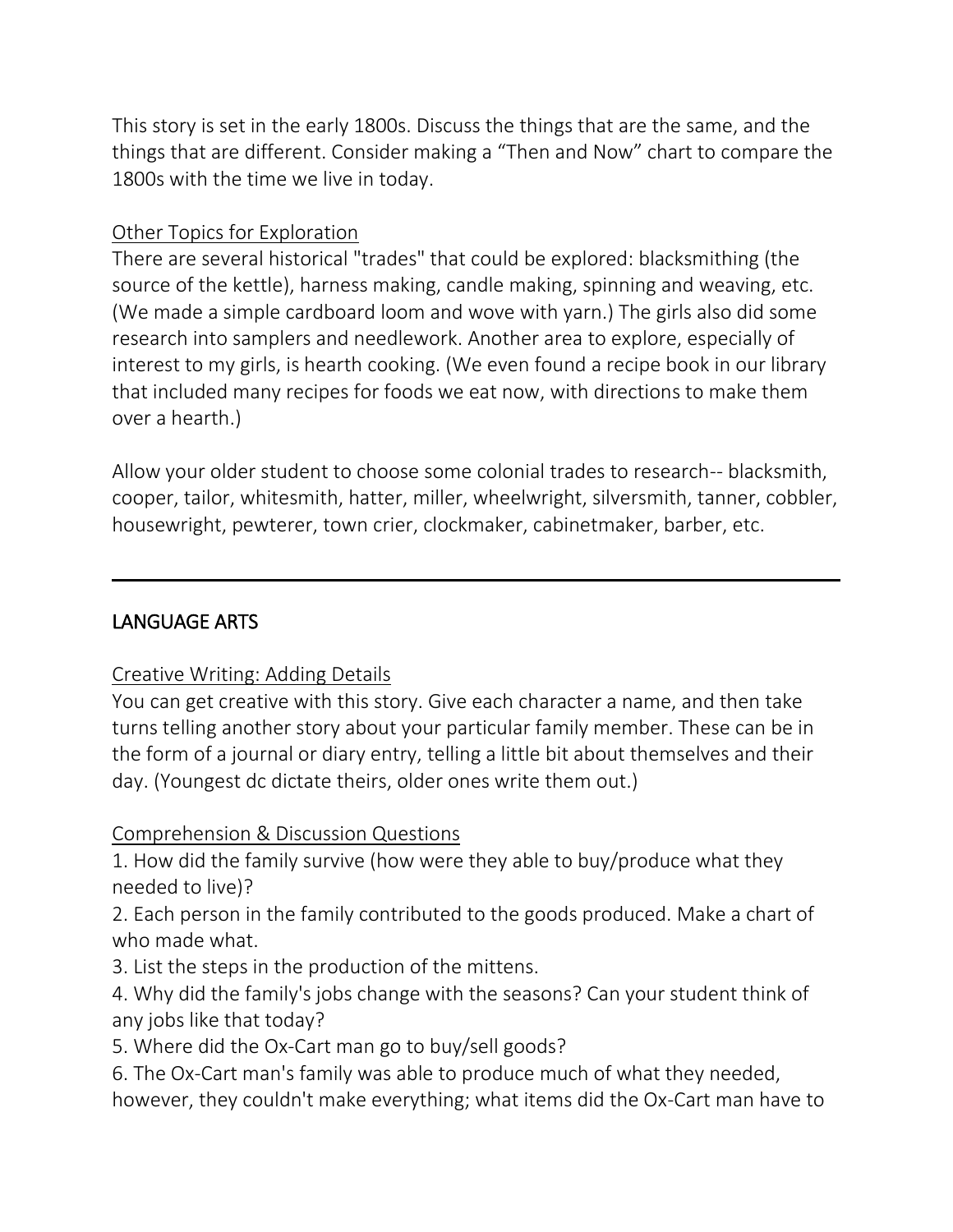## buy?

7. How would these items be used? Would they help the family produce more goods?

8. What else did the man come home with? (coins in his pockets)

## Poetry

This "story" is actually a poem written by Donald Hall. Point out the use of line to your student (why the sentences are "broken" off and don't run as one continual line). Also, look for examples of repetition throughout the story.

# ART AND MUSIC

## Perspective

There are several different uses of perspective and viewpoint in the story's illustrations. You can use these to either introduce or reinforce this topic if studied in earlier books.

## Folk Art

Take a look at some early American folk art, and then contrast it to modern-day folk art. Your library should have some sources for this.

#### Colonial Art

This book is also a good springboard for a discussion into formal colonial art and artists. (One thing we learned is that during colonial times, painters charged by the amount of the body they had to portray in their portraits. A head was cheaper than a full body, sitting down less than standing up, etc. This is the source of the phrase, "cost an arm and a leg.")

#### Early American Songs

Learn some early American songs, like "Yankee Doodle" or "In and Out the Needle."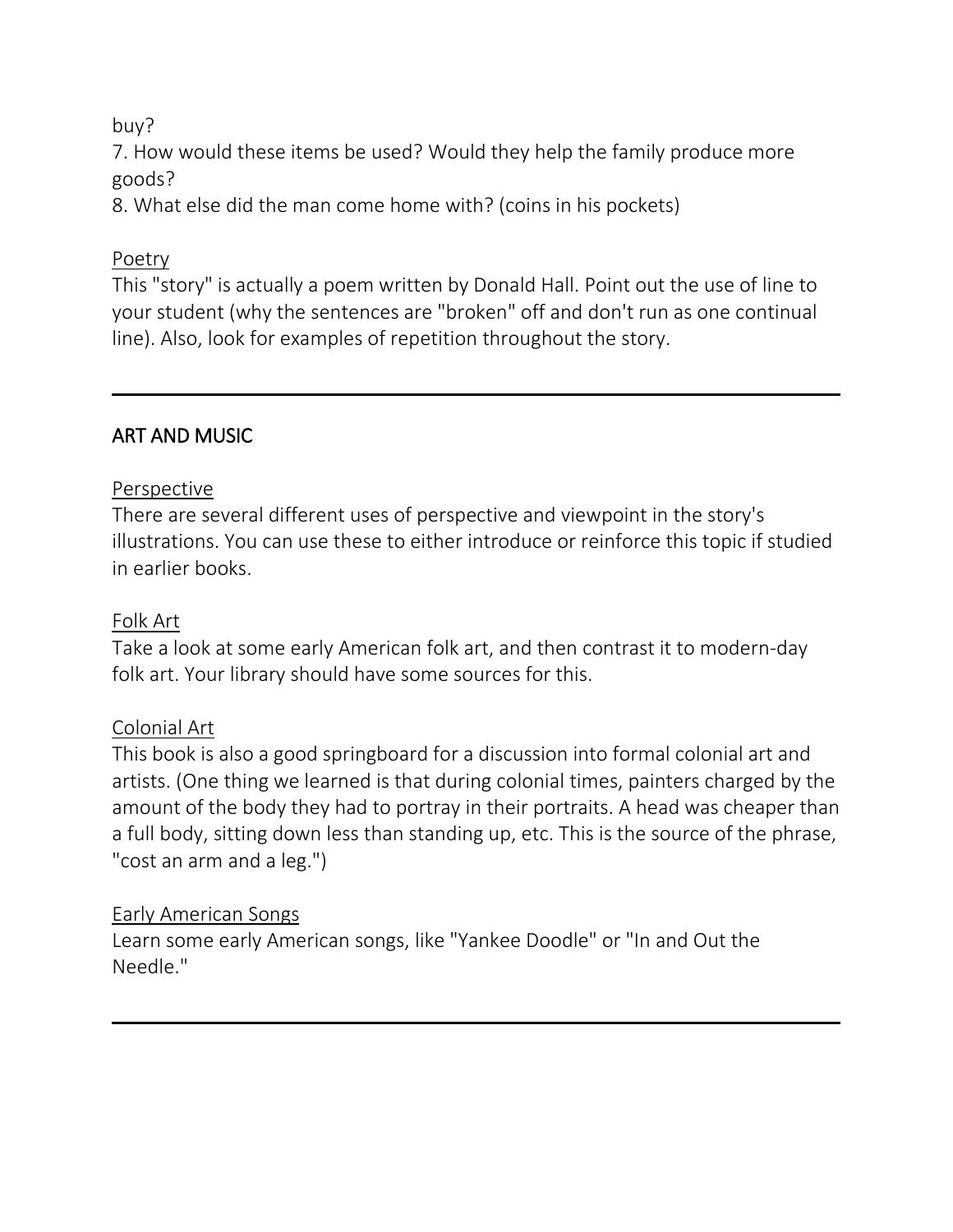# **MATH**

#### Counting Money

Review and expand counting money, especially coins. "How many make a dollar? How many pennies in a dime? How much do 2 nickels and 3 dimes make? Which is more, 2 dimes or 2 quarters? etc."

## Grocery Budget (Life Skills)

A good lesson for older students is to give them several different grocery fliers, a grocery list and a budget. Can they purchase enough for dinner? Which store has the best prices on \_\_\_\_\_\_? Which store has the most expensive \_\_\_\_\_? Find the average price of **contingly** (I got this idea because the father/farmer only had so much goods to barter with, and only so much money to spend. He had to somehow acquire the things his family needed with, hopefully, some left over. This modern day equivalent was a real eye-opener for my dc as to just what it takes to feed a family of eight!)

#### Multiplication

If you have a child learning multiplication tables, ask them to find out how much it would cost to serve X number of people a certain item or items for practice.

# Calendar Skills (science and critical thinking, too)

Make a calendar (month by month or season by season) for the Ox-Cart Man's family. You will have to do some research, and you will also have to make some educational guesses; some activities will appear in every month/season. Include any of the following activities plus others you can think of:

shearing sheep making candles going to town to buy/sell picking apples retrieving honey/honeycombs maple sugaring collecting goose feathers harvesting potatoes planting vegetables gathering turnips, cabbages, etc. carving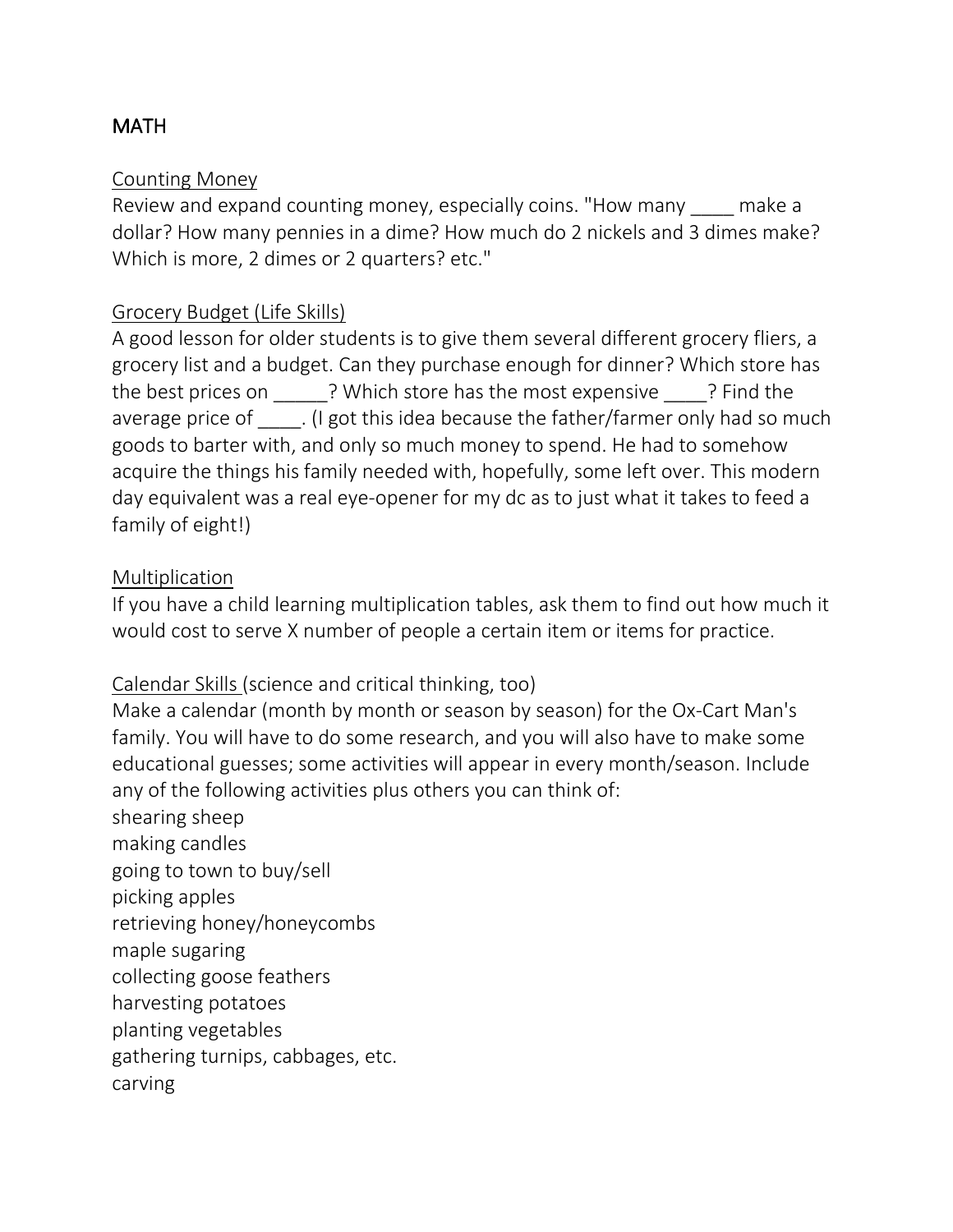taking care of animals making flax into linen sewing spun yarn knitted mittens

## SCIENCE

#### Farmer's Market

If you have one, go for a field trip visit. If not, there's a wonderful book by Lois Ehlert, titled *Market Day*, that shows a family traveling to market. The book is illustrated with folk art from around the world, so this may tie in with your art lessons, as well.

#### Farm to Table

Pick one or two of your everyday produce items (such as milk, eggs, potatoes, or even honey) and research the process it goes through today to get to your dinner table.

Go-along books: *Milk: From Cow to Carton* by Aliki *The Milk Makers* by Gail Gibbons

#### Farm animals

This book is a wonderful way to introduce your student to the different animals that make up the farm. OR you could do a more in-depth study of just one or two. You could also have your student list the animals that lived on this farm and what products each one "gave" to the farmer's family.

#### Gardening

"In May they planted potatoes, turnips, and cabbages"

Choose some vegetables to plant in your garden this year. If it's planting time, plant outdoors. If the season is right for starting seeds inside, then do that. Chart the growth of your plants in a nature journal. You may even want to compare the different seeds, growth rates, etc. of each plant (if you choose more than one).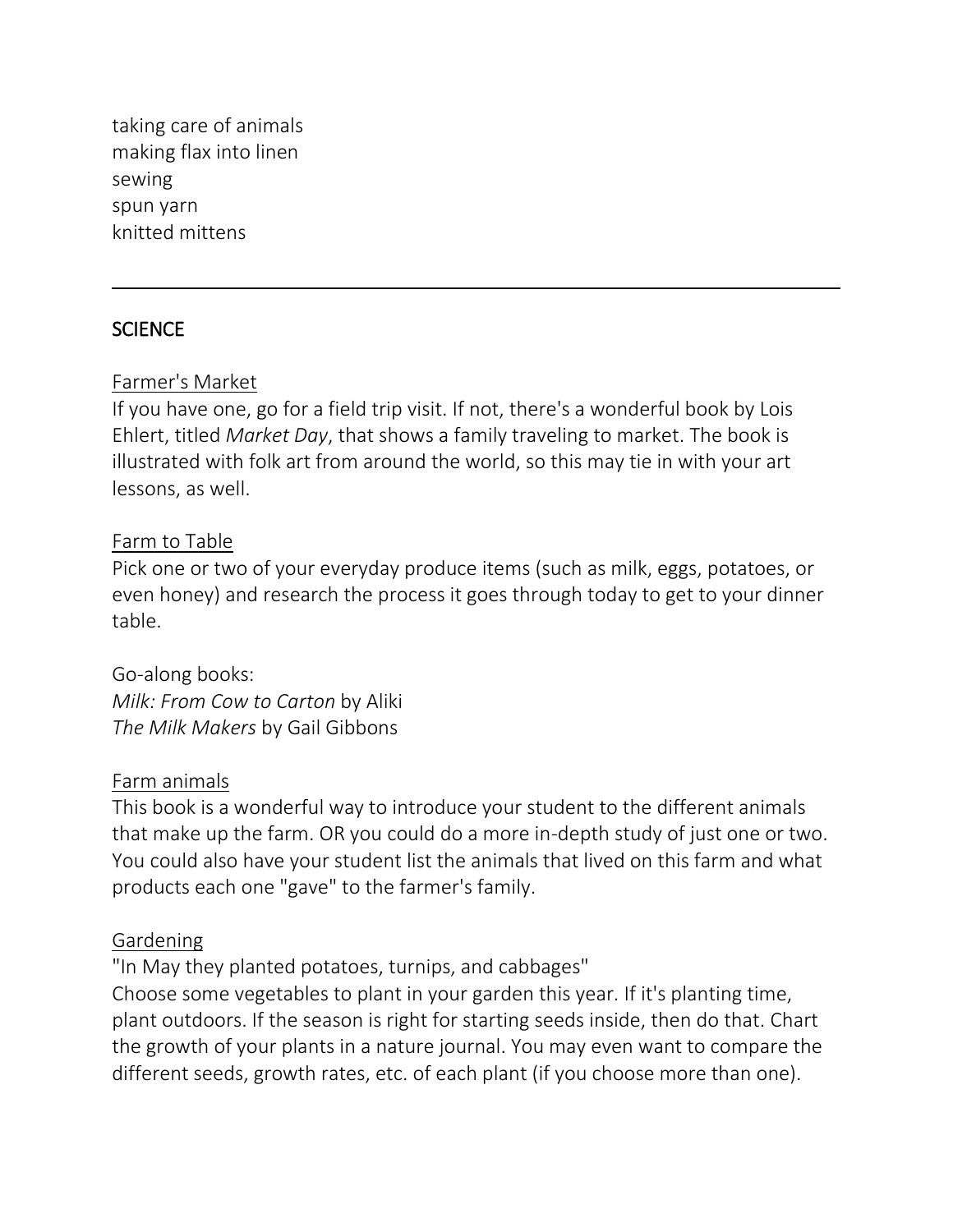Bees/Honey

"While bees woke up, starting to make new honey"

Honey is a sweet fluid produced by honey bees from the nectar of flowers. Honey is put away by bees as a food source. In cold weather or when food sources are scarce, bees use their stored honey as their source of energy.

Here is the process of how honey is made: A field bee carries nectar in its mouth. The field bee gives the mouthful of nectar to a house bee at the hive. The house bees put the nectar inside the hive's six-sided honeycomb cells. The nectar is mostly water. After the nectar is inside the cells, it must dry. The bees fan the cells with their wings. The bees cover the cells of the honeycomb with wax. The nectar dries for a few days. When the nectar thickens, it turns into honey.

Further topics to explore: lifecycle of the honeybee, beekeeping, how bees are necessary in the apple-producing process

Go-along suggestion: *The Honey Makers* by Gail Gibbons

#### Maple Sugaring

Maple Sugaring begins late in the winter when the temps go above freezing during the day, and below freezing during the night. This gets the sap flowing up the trees (and therefore "running" out the spiles) during the day. During the night, the sap goes back down the tree until the warmth/sunshine draw it back up the tree again. We like to get long "runs", lasting several weeks. In Ohio, the weather is more volatile and the seasons can be cut short abruptly by a warm trend in the weather. When the sap stays up in the trees, the season is over. As the leaves come out, the sap becomes bitter.

You drill holes in trees and lightly tap spiles into them. Some people hang buckets on the spiles. Others use food grade tubing from spile into 5 gallon buckets that sit on the ground at the bottom of the tree. Some people extract sap with a vacuum,